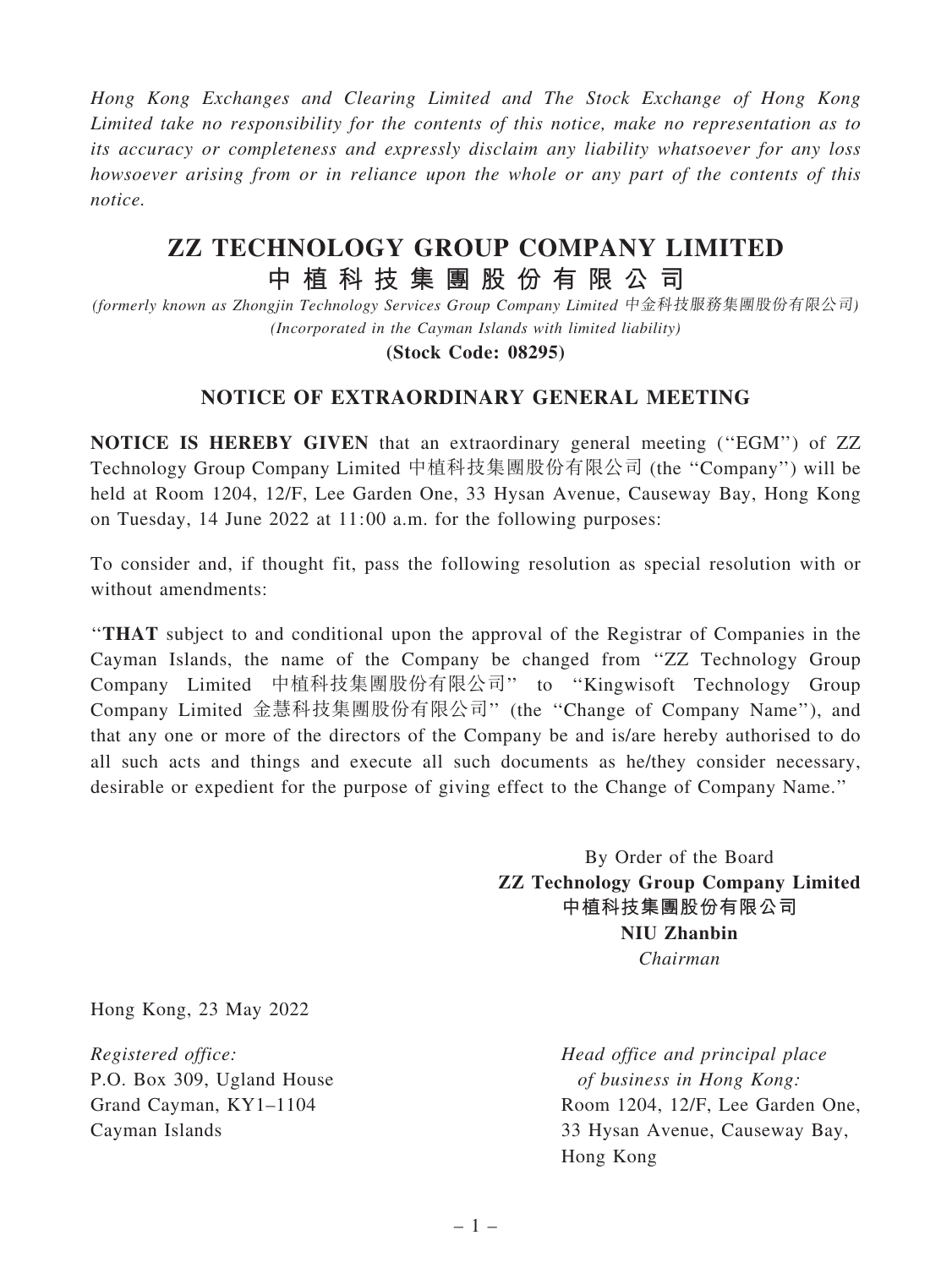### Notes:

- 1. A member entitled to attend and vote at the EGM convened by the above notice is entitled to appoint one or more proxy to attend and, subject to the provisions of the Articles of Association, to vote on his behalf. A proxy need not be a member of the Company but must be present in person at the EGM to represent the member. If more than one proxy is so appointed, the appointment shall specify the number and class of Shares in respect of which each such proxy is so appointed.
- 2. In order to be valid, the form of proxy together with a power of attorney or other authority, if any, under which it is signed or a notarially certified copy of that power or authority must be deposited at the Hong Kong Branch Share Registrar of the Company, Tricor Investor Services Limited at Level 54, Hopewell Centre, 183 Queen's Road East, Hong Kong, not less than 48 hours before the time appointed for holding the EGM or any adjournment thereof. Completion and delivery of the form of proxy will not preclude a member of the Company from attending and voting in person at the EGM or any adjournment thereof, and in such event, the proxy form shall be deemed to be revoked.
- 3. The register of members of the Company will be closed from Friday, 10 June 2022 to Tuesday, 14 June 2022 (both days inclusive) for the purpose of determining the entitlement to attend and vote at the EGM. During which period no transfer of shares of the Company will be registered. In order to be eligible to attend and vote at the EGM, all completed transfer documents accompanied by the relevant share certificate(s) must be lodged with the Hong Kong Branch Share Registrar of the Company, Tricor Investor Services Limited at Level 54, Hopewell Centre, 183 Queen's Road East, Hong Kong for registration not later than 4:30 p.m. on Thursday, 9 June 2022.
- 4. If a Typhoon Signal No.8 or above is hoisted or a Black Rainstorm Warning Signal is in force at or at any time after 8:00 am on the date of the EGM, the EGM will be adjourned. The Company will post an announcement on Company's website (www.zztech-group.com) and the GEM website (www.hkgem.com) to notify its shareholders of the date, time and place of the adjourned meeting.

The EGM will be held as scheduled when an Amber or Red Rainstorm Warning Signal is in force. The shareholders of the Company should decide on their own whether they would attend the meeting under bad weather conditions bearing in mind their own situation.

As at the date of this notice, the executive Directors are Mr. NIU Zhanbin (Chairman), Mr. JIANG Yulin (Chief Executive Officer) and Mr. WU Hui (Chief Operating Officer); and the independent non-executive Directors are Mr. Stephen MARKSCHEID, Mr. ZHANG Weidong and Mr. ZENG Liang.

This notice, for which the Directors collectively and individually accept full responsibility, includes particulars given in compliance with the GEM Listing Rules for the purpose of giving information with regard to the Company. The Directors, having made all reasonable enquiries, confirm that to the best of their knowledge and belief the information contained in this notice is accurate and complete in all material respects and not misleading or deceptive, and there are no other matters the omission of which would make any statement herein or this notice misleading.

This notice will remain on the ''Latest Listed Company Information'' page of the website of GEM at www.hkgem.com for at least 7 days from the date of its publication and on the website of the Company at www.zztech-group.com.